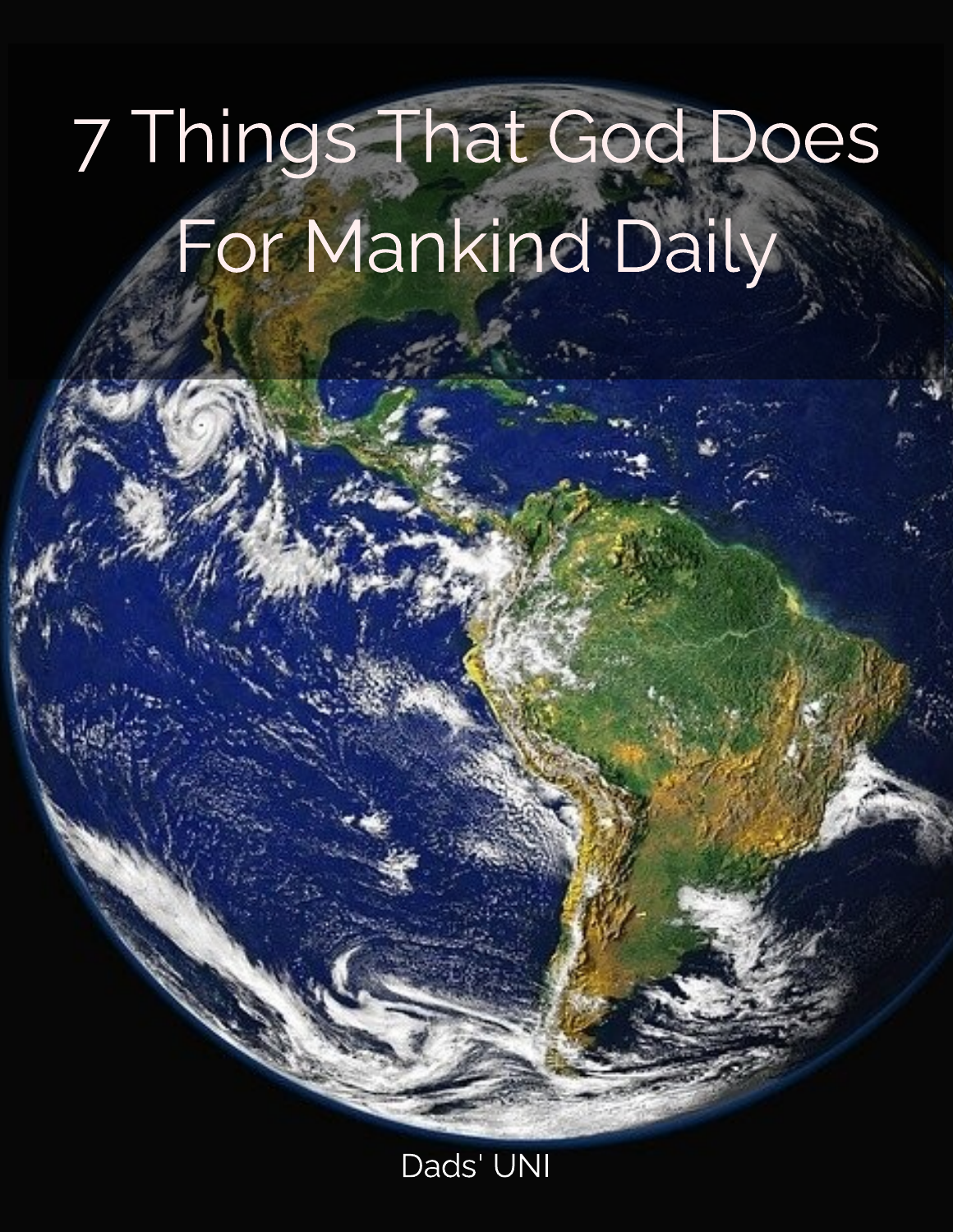# Table Of Contents

| Introduction                                       | $\overline{2}$ |
|----------------------------------------------------|----------------|
| 1. God holds your breath in his hands              | 3              |
| 2. God makes the sun shine and the rain fall       | $\overline{4}$ |
| 3. God has determined when and where you will live | 5              |
| 4. God helps you escape from death                 | 6              |
| 5. God reveals Himself in dreams and visions       | $\overline{7}$ |
| 6. God reveals Himself in the things He has made   | 8              |
| 7. God shows us His goodness                       | 9              |
| The Ministry Of Dads' UNI                          | 10             |
|                                                    |                |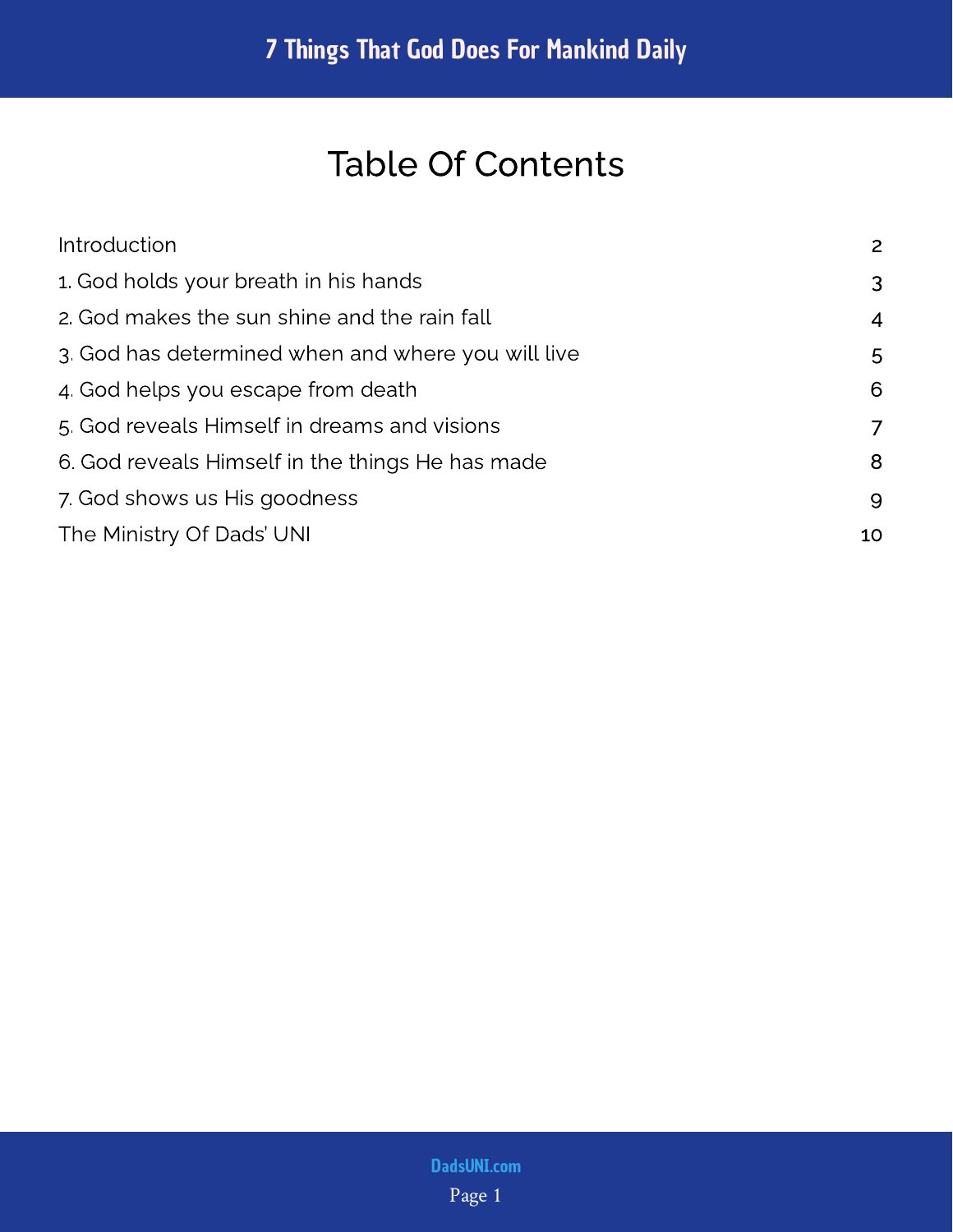## <span id="page-2-0"></span>Introduction

I occasionally get into discussions with those who are adamant in their view that God does not exist because He can not be proven scientifically. Now as a critical thinker myself I often find it difficult to understand this view, because to myself and many others including some of the greatest scientific minds of our time God is very definitely real.



In my experience, the flaw in their argument lies in the area that they have restricted the parameters of their investigation to what they can grasp and understand mentally, and reject many other ways that mankind receives

equate the fact that because people believe in the Bible that they are therefore not living in touch with reality.

In light of these discussions, I thought it might be prudent to inform our readers of what the bible teaches about some of the ways that mankind receives daily assistance from God.

\*What follows is merely a simplied list of some of the things that we should be thankful for in life.

Page 2 [DadsUNI.com](https://www.dadsuni.com/)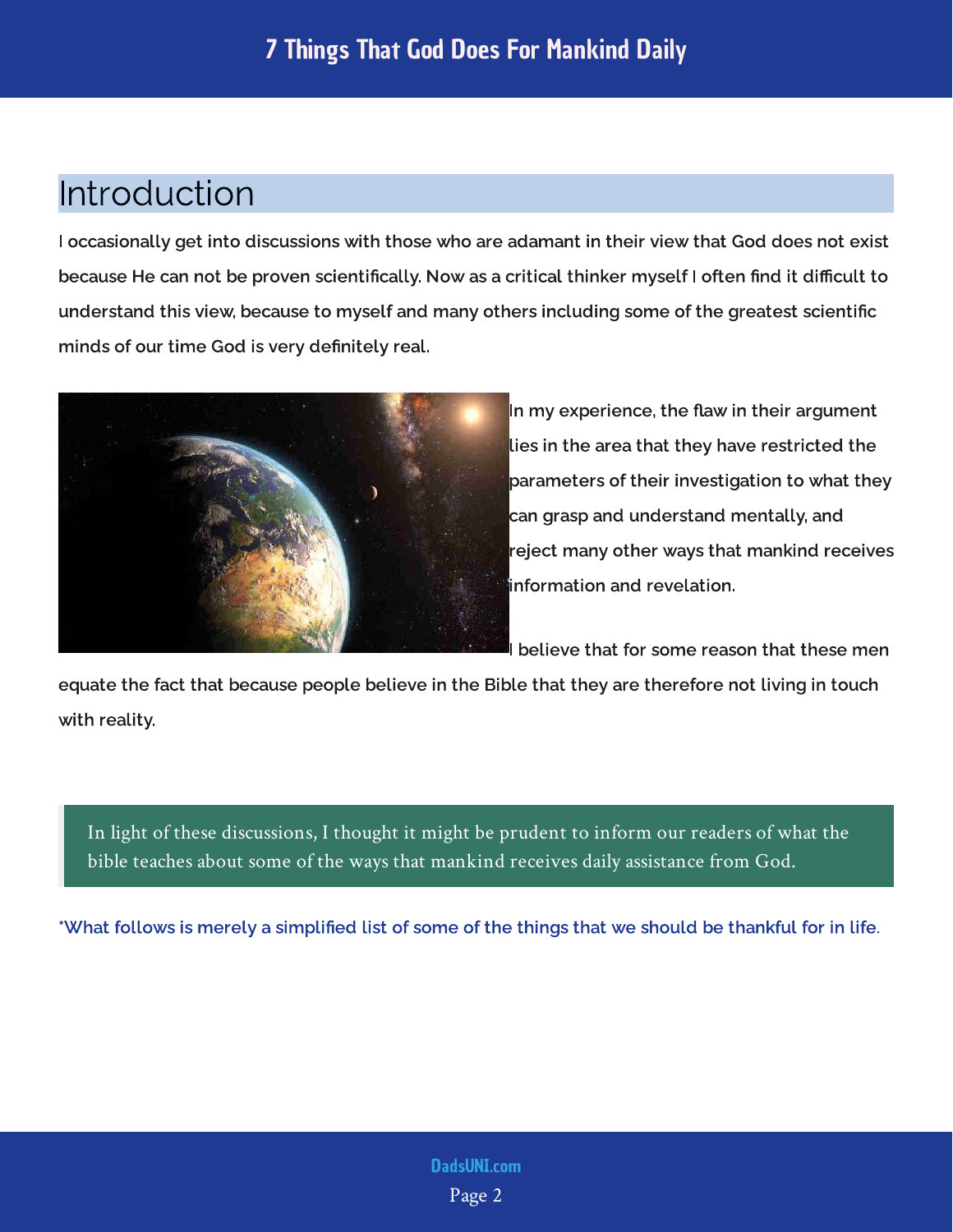## <span id="page-3-0"></span>1. God holds your breath in his hands

(Daniel 5:23) And you have lifted yourself up against the Lord of heaven. They have brought the vessels of His house before you, and you and your lords, your wives and your concubines, have drunk wine from them. And you have praised the gods of silver and gold, bronze and iron, wood and stone, which do not see or hear or know; and the God who holds your breath in His hand and owns all your ways, you have not glorified.

During a discussion between the prophet Daniel and the King of Babylon, it was revealed that the very breath we breathe as men on this earth is dependent upon God's provision and grace. God has the ability if He chose to use it, to rescind the breath He breathed into Adam, which made him a living being. We, as Adams's successors are likewise fully dependant upon God's mercy for every breath we breathe.

(Genesis 2:7) Read

When we are young we often think we are bulletproof and that we are masters of our destiny, but in reality, we live only by the grace and mercy of Him who created us.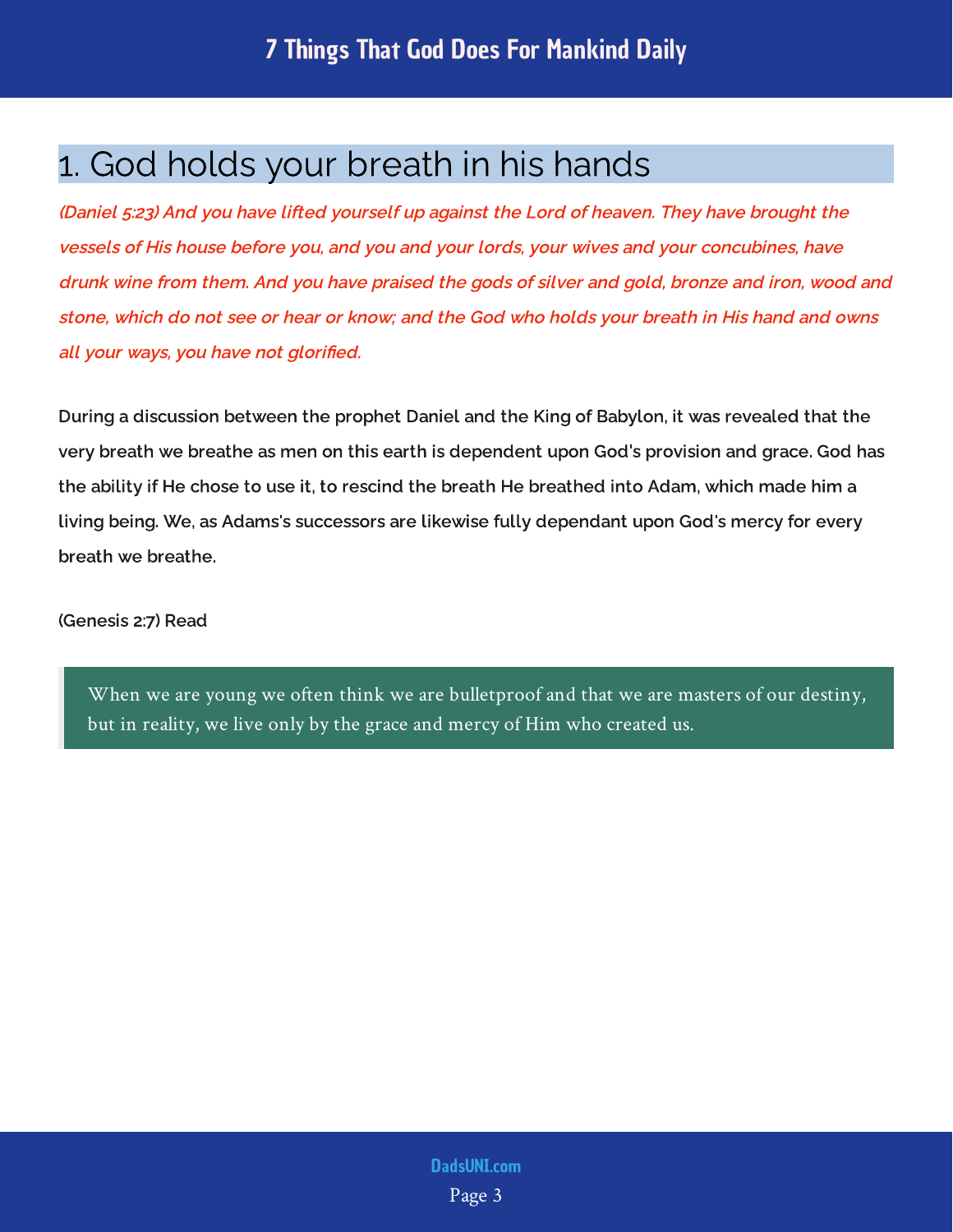# <span id="page-4-0"></span>2.God makes the sun shine and the rain fall

(Matthew 5:45) that you may be sons of your Father in heaven; for He makes His sun rise on the evil and on the good, and sends rain on the just and on the unjust. The life giving sun that God set in the heavens gives warmth and light daily to all who enjoy our beautiful planet. God has positioned earth strategically so we receive just enough warmth and light to sustain life at an optimum level, a little closer to the sun and we would fry, a little further away and we would freeze.

God designed the earth with a watering system where clouds are created through the heat and light of the sun causing a process of evaporation over the seas, they are blown by the wind over the land to drop their life-giving rain.

Creation was designed wonderfully with sustainable processes that continue to work throughout the ages.

> Page 4 [DadsUNI.com](https://www.dadsuni.com/)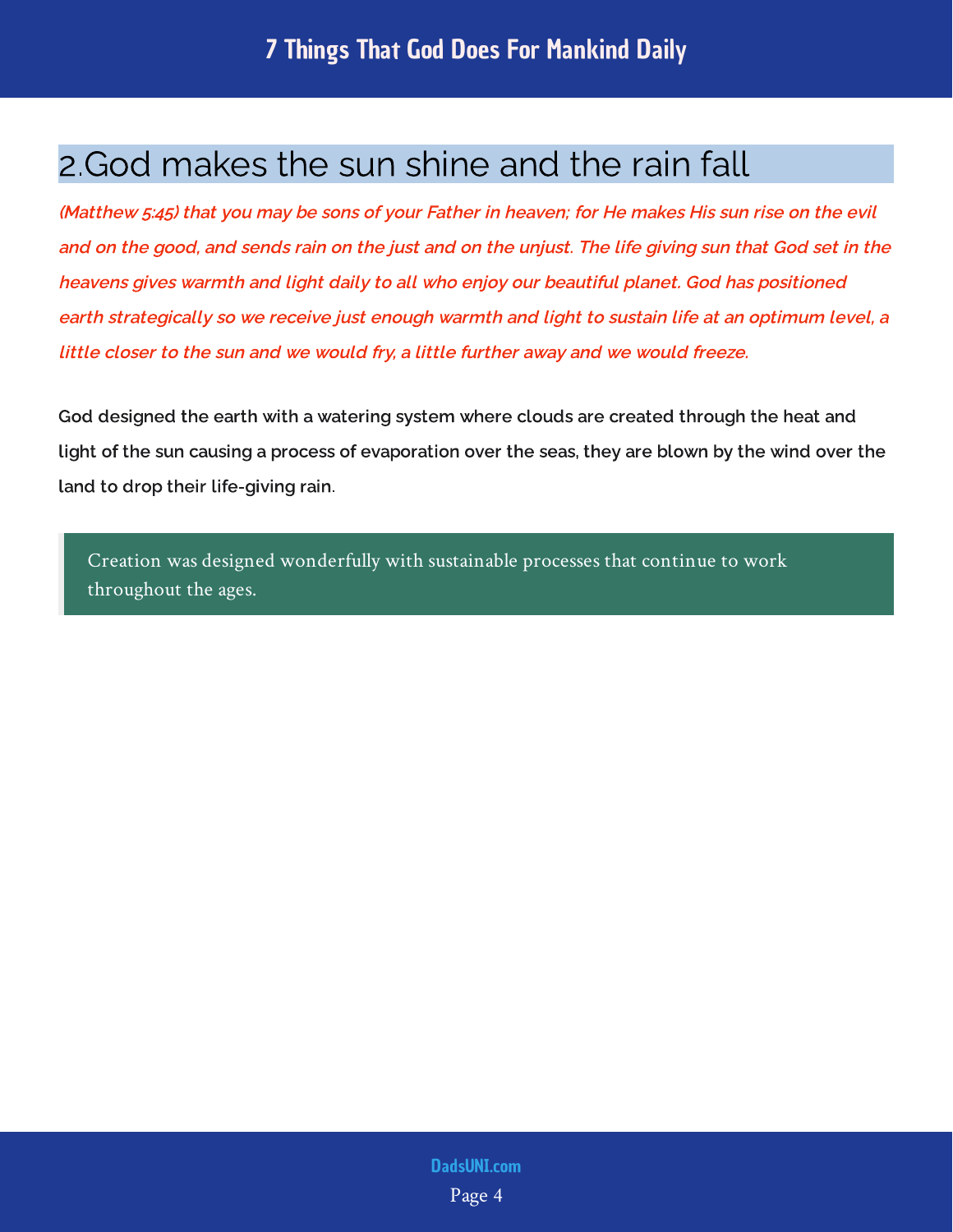# <span id="page-5-0"></span>3.God has determined when and where you will live

(Acts 17:26-28) And He has made from one blood every nation of men to dwell on all the face of the earth, and has determined their pre-appointed times and the boundaries of their dwellings, so that they should seek the Lord, in the hope that they might grope for Him and find Him, though He is not far from each one of us; for in Him we live and move and have our being, as also some of your own poets have said, 'For we are also His offspring.'

In the past, I have wondered what it would have been like being born in a dierent time, perhaps in Jesus' time or even some time in the future. How different our lives would have been if we had been born into a different culture or country or at a different time in history!

However, the above scripture paints a clear picture that it is God who chooses our moment in history, it is not random or accidental. We are here now for a reason and have been born into our family and as part of our nation also for a reason. The reason is that God chose it, why He chose it may well become clear throughout our life or perhaps we will only find out in heaven.

However, in my experience, God always has a plan, a plan for your life, your family, and your future.

The question we all have to face in life is whether or not we will get on board with God's plan for our lives or continue to live our lives separate from Him and His blessings and guidance.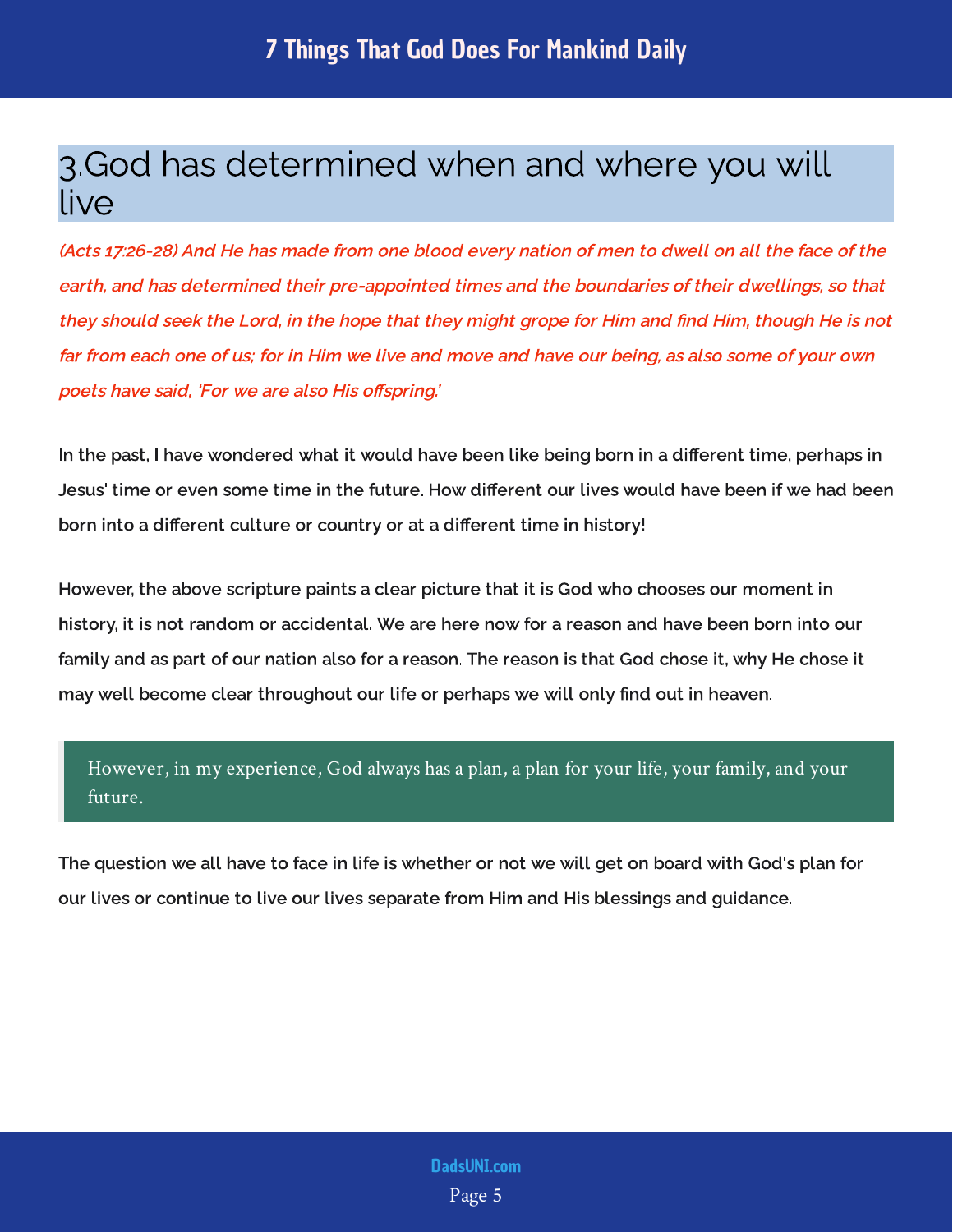# <span id="page-6-0"></span>4.God helps you escape from death

(Psalms 68:20) Our God is the God of salvation; And to GOD the Lord belong escapes from death.

#### (Psalms 91:11) For He shall give His angels charge over you, To keep you in all your ways.

When I was growing up I experienced numerous near-death situations, including both motorcycle and car crashes, and but for the grace of God, I would not be here today. I have heard numerous accounts of God's intervention in people's lives saving them miraculously from an early death. Many of these people realized through these experiences that life was precious and they were living on borrowed time.

#### Have you or someone you know experienced a near-death experience?

Some like myself realized that with death only a step away from that they needed to ensure that they had their affairs in order before God, and avoid the most costly mistake a human can make, that being facing God's judgment without the mercy available through Jesus Christ.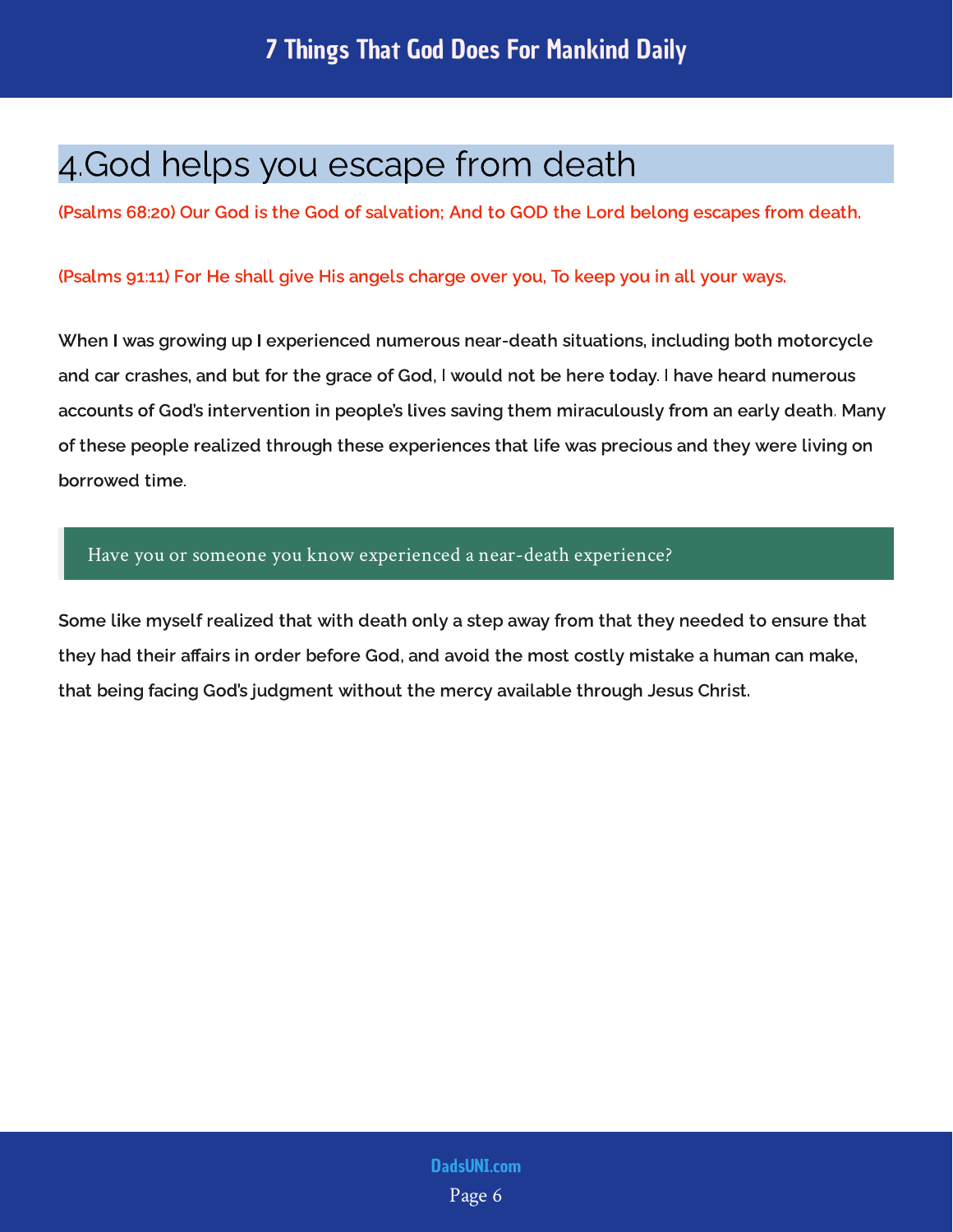# <span id="page-7-0"></span>5.God reveals Himself in dreams and visions

(Job 33:14-18) For God may speak in one way, or in another, Yet man does not perceive it. In a dream, in a vision of the night, When deep sleep falls upon men, While slumbering on their beds, Then He opens the ears of men, And seals their instruction. In order to turn man from his deed, And conceal pride from man, He keeps back his soul from the Pit, And his life from [a]perishing by the sword.

God works in the heart of every person to reveal His reality to them and to impress the fact that He is the only hope mankind has. He speaks in many different ways to different people but everything He does leads us toward yielding our lives to His rule and trusting Him with our care.

The fact that God is interested in our lives enough to guide us in life and protect us from dying earlier than we should, shows a wonderful level of care and attention toward us.

> Page 7 [DadsUNI.com](https://www.dadsuni.com/)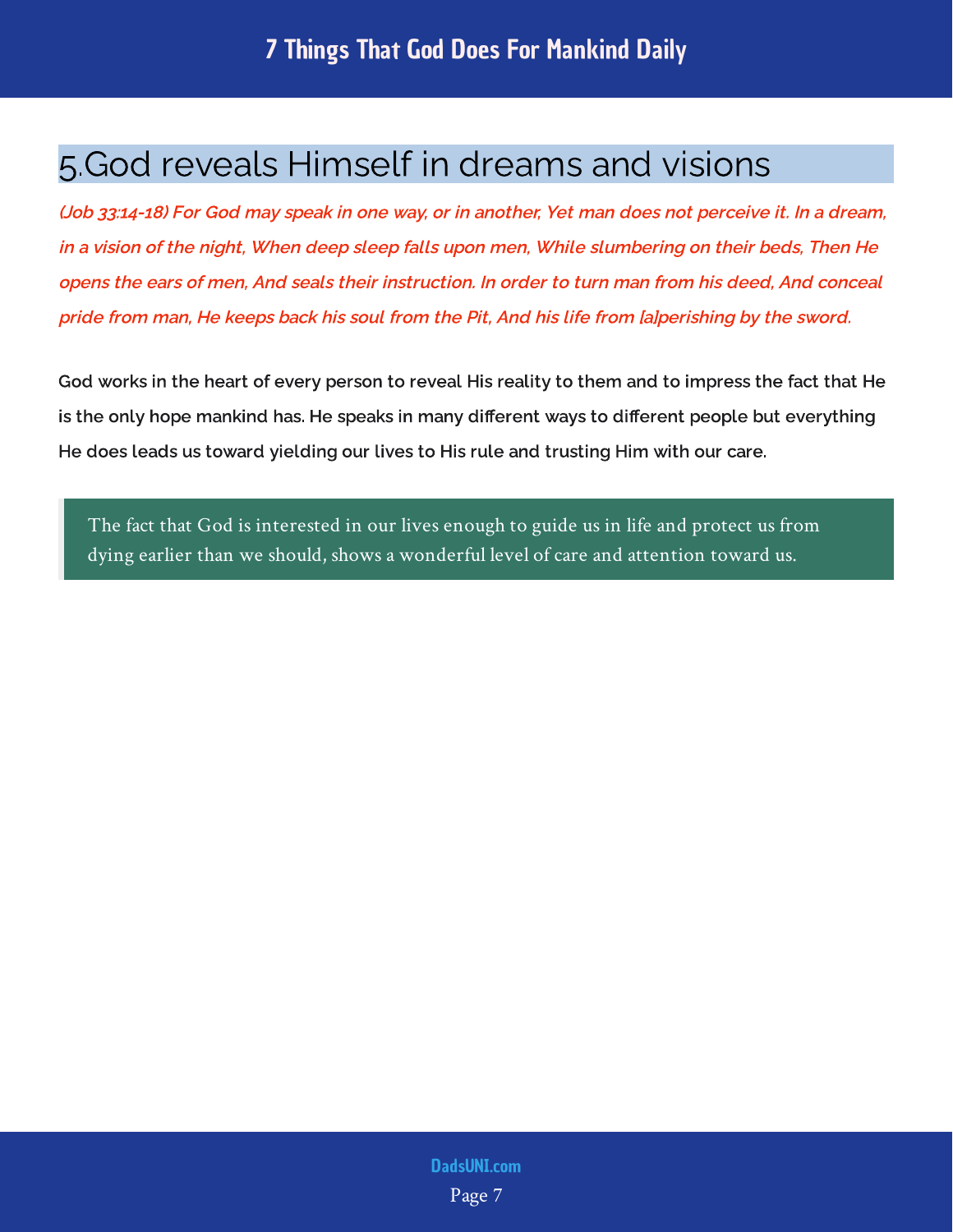# <span id="page-8-0"></span>6.God reveals Himself in the things He has made

(Romans 1:18-21) For the wrath of God is revealed from heaven against all ungodliness and unrighteousness of men, who suppress the truth in unrighteousness, because what may be known of God is manifest in them, for God has shown it to them. For since the creation of the world His invisible attributes are clearly seen, being understood by the things that are made, even His eternal power and Godhead, so that they are without excuse, because, although they knew God, they did not glorify Him as God, nor were thankful, but became futile in their thoughts, and their foolish hearts were darkened.

#### (John 1:9) That was the true Light which gives light to every man coming into the world.

I have had countless discussions with professing atheists over the years and I used to spend hours trying to convince them of God's reality. However now, more often than not I simply tell them that God has already revealed Himself to them through the things He has made and allow their conscience to speak to them about this truth.

God works with each man from the moment of their conception until their dying breath, attempting to show them His goodness and love and encourage them to yield their lives to Him.

> Page 8 [DadsUNI.com](https://www.dadsuni.com/)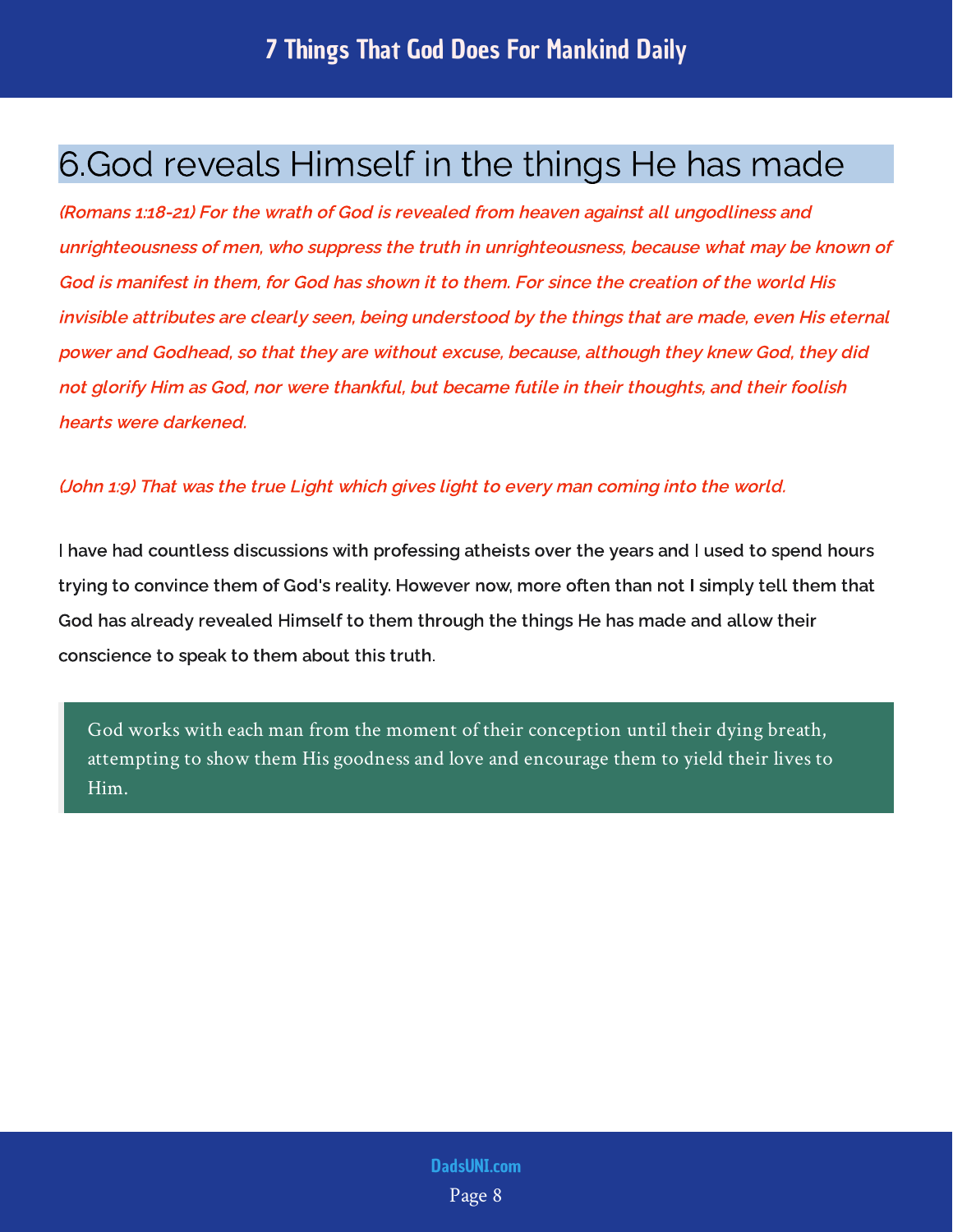# <span id="page-9-0"></span>7.God shows us His goodness

(Romans 2:4) Or do you despise the riches of His goodness, forbearance, and long-suffering, not knowing that the goodness of God leads you to repentance?

So often as parents we get caught up with the busyness of life and consumed with the challenges we face each day and we forget to take the time and smell the roses and count the blessings that we have in our lives. It's God's patience and long-suffering that gives us the time we need to open our hearts in faith toward Him and receive His mercy and forgiveness.

God continues to overlook our mistakes and failings in life, to give us every opportunity possible to come back into a relationship with Him

We often wrestle greatly with this decision before we find the grace to yield our hearts and lives to God. The evil one Satan does everything he can to stop us from being saved and becoming a child of God, and ultimately God allows us to choose whether or not we want Him as our Lord and Saviour.

(John 3:16-17) (John 12:50) (2 Peter 3:9) Read

As parents, it is our greatest responsibility in life to ensure that we lead our children into a wonderful future, a future that is filled with the love and joy found in eternal life.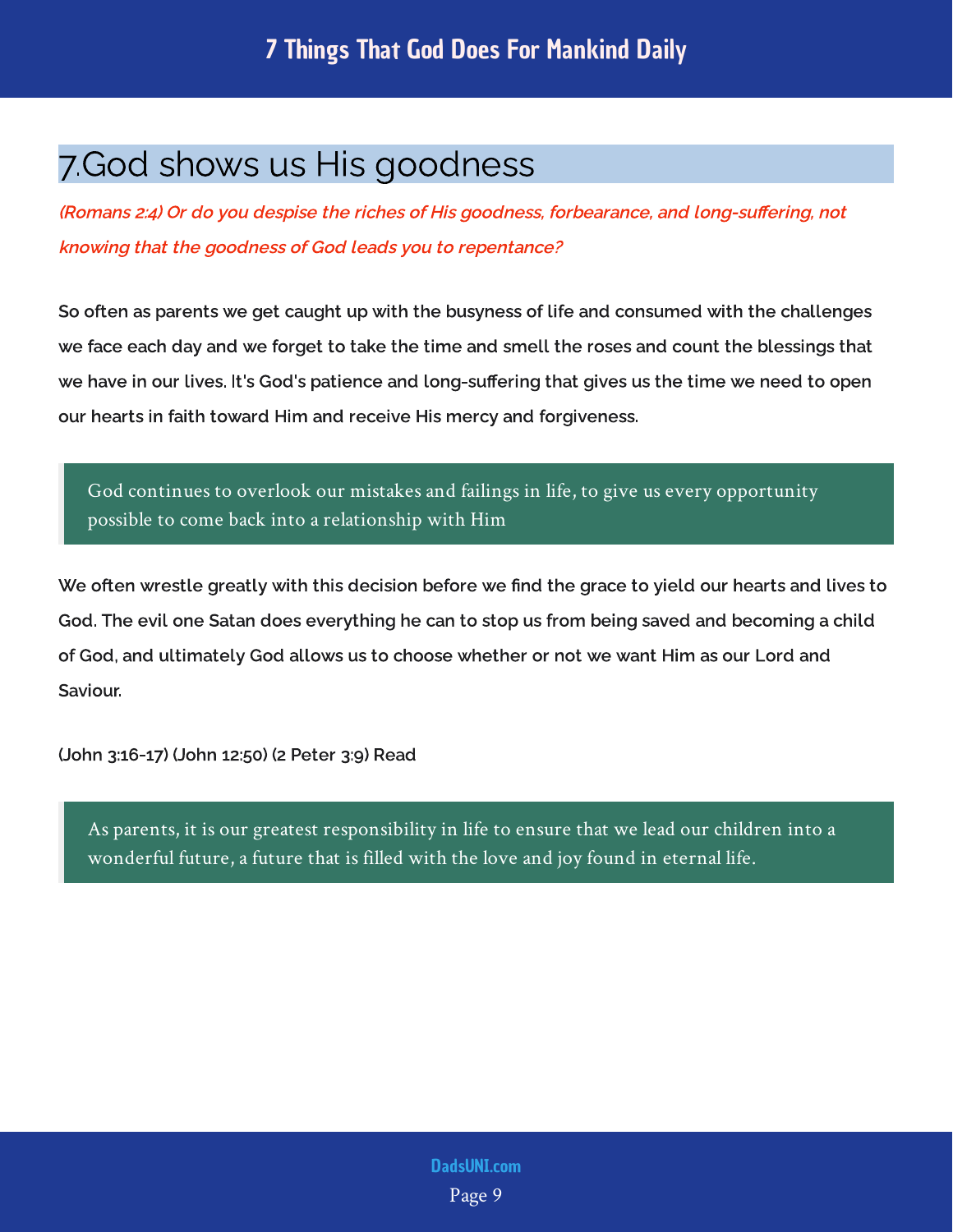# <span id="page-10-0"></span>The Ministry Of Dads' UNI

Dads' UNI is an Online Ministry based in Australia and is focused on providing simple biblical teaching to assist young men in Growing Families God's Way.

All Dads' UNI resources are provided free of charge, and we encourage those who enjoy our teachings to share them freely among family and friends.

Dads' UNI can be found online in the following locations:

Facebook: <https://www.facebook.com/Dadsuni/>

Instagram:<https://www.instagram.com/dadsuni/>

You Tube: [https://www.youtube.com/channel/UCV1vuth1FMmKxiJw\\_xQZpQg](https://www.youtube.com/channel/UCV1vuth1FMmKxiJw_xQZpQg)

Website: <https://www.dadsuni.com/>

We hope you enjoyed this eBook and will visit Dads' UNI online regularly to see our  [latest blogs](https://www.dadsuni.com/parenting-blog) and [updates.](https://www.dadsuni.com/)

> Page 10 [DadsUNI.com](https://www.dadsuni.com/)